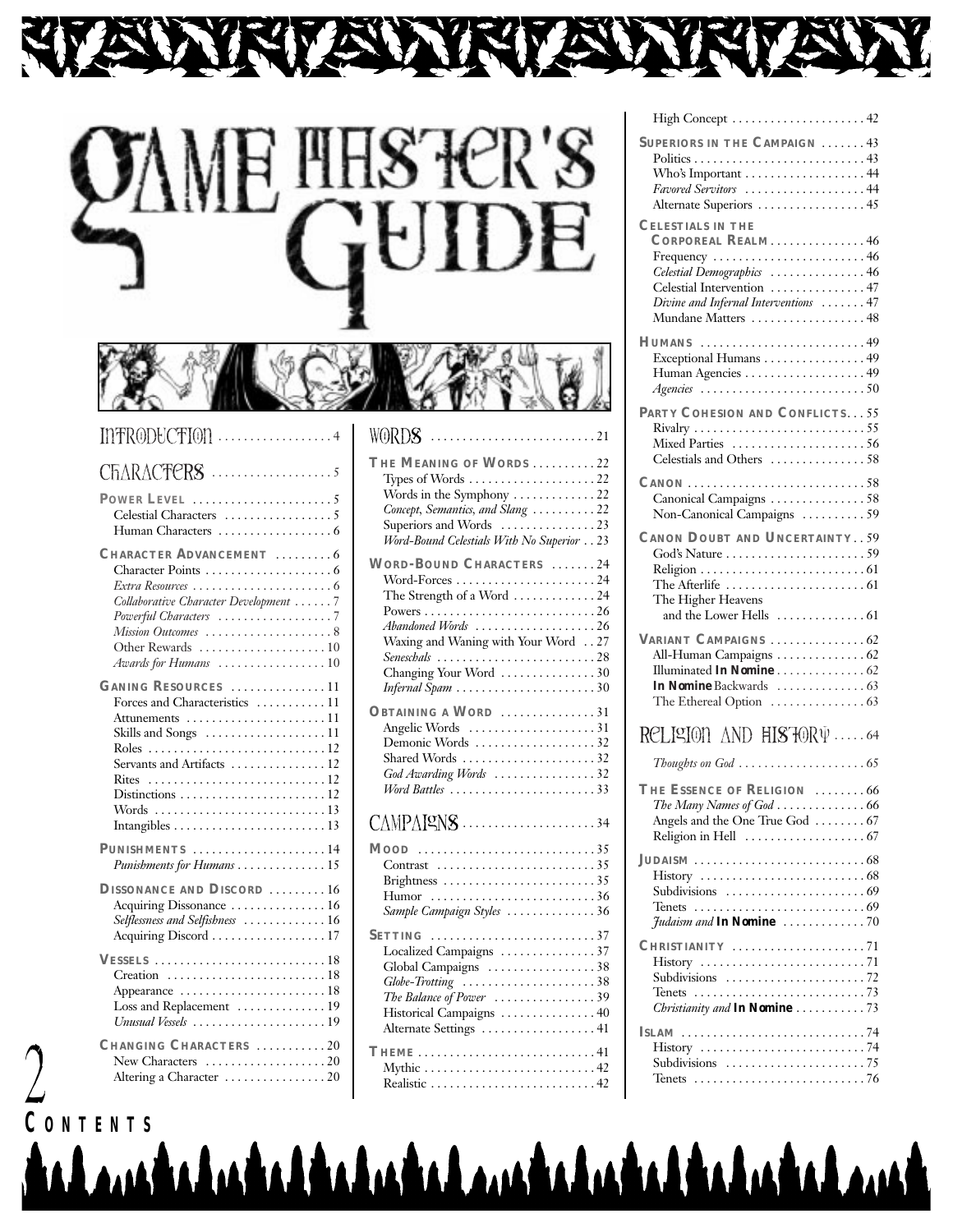



| Muslims and Atheism. 76                                                                                                                                               |
|-----------------------------------------------------------------------------------------------------------------------------------------------------------------------|
| Muslims and Women 76                                                                                                                                                  |
| Islam and In Nomine78<br>In Nomine by the Books $\ldots \ldots \ldots \ldots \ldots$                                                                                  |
| EASTERN RELIGIONS 81<br>Confucianism 81                                                                                                                               |
| PAGAN RELIGIONS 84<br>Polytheism $\dots\dots\dots\dots\dots\dots\dots 84$<br>Other Religions 86                                                                       |
| SUPERIORS AND RELIGION 87<br>Dealing with the Faithful 87<br>Demon Princes 89                                                                                         |
| FATE AND DESTINY 90<br>Crafting Fates and Destinies 91<br>Changing Fates and Destinies 91<br>Fate, Destiny, and Celestial Medding 92                                  |
| $TIME \dots \dots \dots \dots \dots \dots \dots 92$                                                                                                                   |
|                                                                                                                                                                       |
|                                                                                                                                                                       |
| <b>FINITE BEINGS ON</b>                                                                                                                                               |
| AN INFINITE SCALE 96<br>Opposing Superiors 96<br>Superior Confrontations  96<br>Quantifying Superiors 97<br>Superior Powers 99<br>Constraining the Unconstrained  100 |
| SUPERIOR BEHAVIOR $\ldots \ldots \ldots \ldots 102$<br>Superiors and Dissonance  102<br>Roleplaying Superiors  103<br>Alternate Versions 103                          |
| PLAYING GOD 111<br>Conversations with God  111<br>Divine Intervention  111<br>God's Personality 112                                                                   |

## **ABOUT IN NOMINE**

Steve Jackson Games is committed to full support of the *In Nomine* system. Our address is SJ Games, Box 18957, Austin, TX 78760. Please include a selfaddressed, stamped envelope (SASE) any time you write us! Resources now available include:

*Pyramid* www.sjgames.com/pyramid. Our online magazine includes new rules and articles for **In Nomine**. It also covers all the hobby's top games - AD&D, Traveller, World of Darkness, Call of Cthulhu, **Shadowrun** and many more — and other SJ Games releases like **GURPS**, **INWO, Car Wars, Toon, Ogre Miniatures** and more. And *Pyramid* subscribers also have access to playtest files online, to see (and comment on) new books before they're released.

New supplements and adventures. In Nomine continues to grow, and we'll be happy to let you know what's new. A current catalog is available for an SASE. Or check out our Web site (below).

*Errata.* Everyone makes mistakes, including us — but we do our best to fix our errors. Up-to-date errata sheets for all *In Nomine* releases, including this book, are always available from SJ Games; be sure to include a SASE with your request. Or download them from the Web — see below.

 $Q\dot{\varphi}A$ . We do our best to answer any game question accompanied by a SASE.

*Gamer input.* We value your comments. We will consider them, not only for new products, but also when we update this book on later printings!

Internet. Visit us on the World Wide Web at www.sjgames.com for an online catalog, errata and hundreds of pages of information. We also have conferences on Compuserve and AOL. You can find specific information about this book at www.sigames.com/in-nomine/gmg.

*Mailing List.* Much of the online discussion of **In Nomine** happens on our e-mail list. To join, send mail to majordomo@lists.io.com with "subscribe" in\_nomine-l" in the body.

In Nomine Online. We also support online roleplaying communities for In **Nomine.** If you'd like to start a MOO or similar Internet environment for gaming *In Nomine*, please check out our policy information at www.sjgames.com/in-nomine/angelmush.html.

| BECOMING A SUPERIOR 117<br>Becoming an Archangel  117<br>Becoming a Demon Prince 118                    |
|---------------------------------------------------------------------------------------------------------|
| OPFIONAL AND<br>$V \wedge R$ I FINT RULES $\ldots \ldots \ldots \ldots$                                 |
| Alternate Mind and Soul Hits  120                                                                       |
| STRONGER HUMANS 121<br>More Forces $\dots\dots\dots\dots\dots\dots\dots$ 121<br>Unrestricted Skills 121 |

| Realism in Combat 121                                                 |
|-----------------------------------------------------------------------|
| THE D666 123                                                          |
| DISTURBANCE 124                                                       |
| Perceiving Disturbances  124                                          |
| Treading Lightly on the Symphony 124                                  |
| Who Heard That? 124                                                   |
| FALLING $\ldots \ldots \ldots \ldots \ldots \ldots \ldots \ldots 125$ |
|                                                                       |
| Perverting Your Resonance 126                                         |
| FORCE OF WILL ATTACKS  126                                            |
| Force of Will Attack Check Digit Results 126                          |
|                                                                       |

CONTENTS